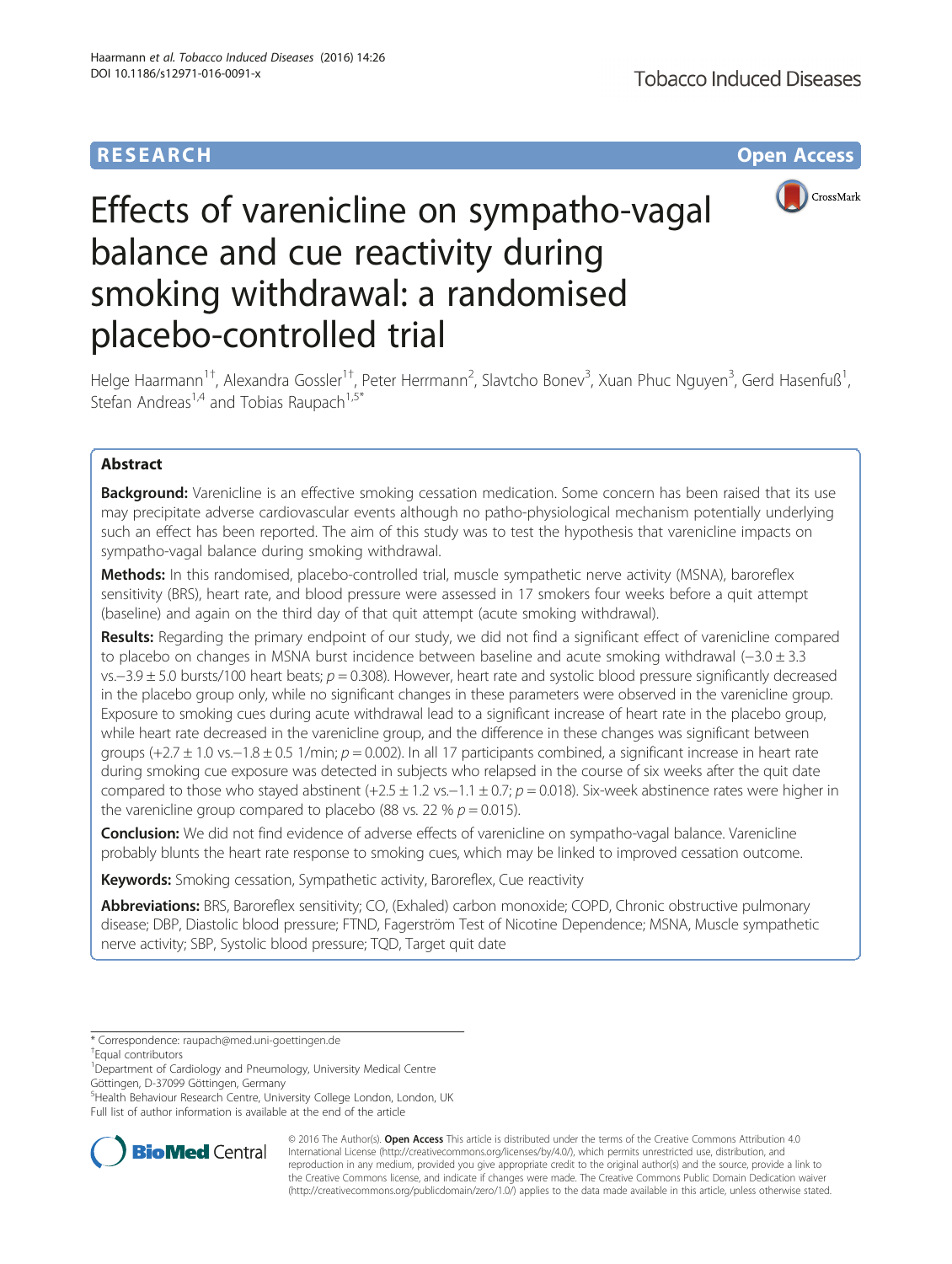#### Background

Among all first-line smoking cessation drugs currently available, varenicline is particularly effective: In a recent network meta-analysis, it was found to produce higher abstinence rates than placebo, bupropion, or single forms of nicotine replacement therapy [\[1](#page-5-0)]. Despite one large randomised trial showing no increased risk of cardiovascular events in smokers taking varenicline compared to placebo [\[2\]](#page-5-0), a meta-analysis of 14 trials published before March 2011 concluded that varenicline use was associated with a 1.06 % risk of adverse cardiovascular events while this risk was only 0.82 % in patients taking placebo, and this difference was significant [[3\]](#page-5-0). So far, no plausible pathophysiological mechanism underlying this effect has been suggested.

Research of the past two decades has identified disturbances of the autonomic nervous system as key mechanisms involved in the pathophysiology of cardiovascular diseases including heart failure [[4\]](#page-5-0), coronary heart disease [[5\]](#page-5-0), and hypertension [\[6, 7\]](#page-5-0). In these conditions, a shift of sympatho-vagal balance towards increased sympathetic activity has been observed. This may play a major role in promoting disease progression: In patients suffering from heart failure, increased sympathetic activity is directly linked to worse clinical outcome [\[8](#page-5-0)].

In 1998, Narkiewicz and colleagues demonstrated that acute smoking elicited a significant increase in sympathetic activity [[9\]](#page-5-0). In addition, smoking reduces vagal modulation of the sinuatrial node [\[10](#page-5-0)–[12\]](#page-5-0) and baroreflex gain [[13\]](#page-5-0), thus further contributing to sympatho-vagal imbalance. Given the link between sympatho-vagal imbalance and cardiovascular morbidity and mortality, some of the health benefits of quitting smoking may be attributable to decreased sympathetic activity and improved vagal function following smoking cessation. In fact, increased heart rate variability (indicative of improved vagal function) has recently been documented even after only three days of abstinence [\[14\]](#page-5-0). This suggests that sympathetic activity is probably reduced during acute smoking withdrawal; however, we are not aware of any studies assessing sympathetic activity during withdrawal.

So far, the effects of varenicline on sympathetic and vagal activity have not been investigated. As nicotinic acetylcholine receptors are involved in signal transduction within the sympathetic nervous system, the partial receptor agonist varenicline may induce sympatho-excitation, thereby offsetting some of the beneficial effects of smoking cessation on sympatho-vagal balance. At the same time, the acute stress reaction associated with cravings (e.g. upon exposure to smoking cues [[15](#page-5-0), [16](#page-5-0)]) might be blunted in the presence of varenicline due to its partially agonistic action that is believed to relieve craving. Moreover, therapeutic doses of varenicline desensitize the nicotine receptor. Receptor desensitization may also play a role in blunting the stress response associated with cravings, and may attenuate the impact of inhaled nicotine during smoking relapse [\[17\]](#page-5-0).

The first aim of this study was to investigate the effect of varenicline on sympatho-vagal balance during smoking withdrawal. We hypothesised that acute (48–72 h) smoking withdrawal elicits a decrease in sympathetic activity and that varenicline attenuates this effect.

Our second aim was to investigate the effect of varenicline on changes in sympatho-vagal balance elicited by exposure to smoking cues during acute smoking withdrawal. We hypothesised that varenicline would impact on sympatho-vagal balance during smoking cue exposure, and that the direction and magnitude of changes elicited by smoking cues would be related to short-term cessation rates.

#### Methods

The study was registered with BfArM, the European Clinical Trials Database (EudraCT No. 2011-000843-26), and [clinicaltrials.gov](http://clinicaltrials.gov) (NCT01474265) and approved by the Ethics Committee of Göttingen University (Application number 29/4/11). At the screening visit, eligibility of the subjects was assessed and written informed consent obtained.

Male and female smokers aged between 25 and 60 years and displaying at least moderate nicotine dependence (≥5 points on the Fagerström Test of Nicotine Dependence; FTND [[18](#page-5-0)]) were invited to participate in the study. Pregnant women and subjects suffering from diseases known to increase sympathetic activity (e.g., heart failure, COPD, depression, obstructive sleep apnoea, pulmonary-arterial hypertension) or taking drugs impacting on sympathovagal balance (e.g., beta blockers, selective serotonin reuptake inhibitors, theophylline) were excluded.

#### Study outline

The timeline of the study is displayed in Fig. [1](#page-2-0). At the baseline visit, a smoking history was taken, and baseline sympatho-vagal balance was measured as described below. Following the baseline visit, participants were randomised to either the varenicline or the placebo group. All subjects received professional smoking cessation support in a six-week group programme with proven effectiveness [\[19](#page-5-0)]. Each of the weekly sessions lasted 90–120 min, with a maximum of 12 participants per group. During the first sessions, medical and psychological issues were discussed, and participants were asked to observe their own smoking behaviour. During the remainder of the course, coping skills and relapse prevention were addressed.

Participants were asked to set their target quit date (TQD) between the second and the third course session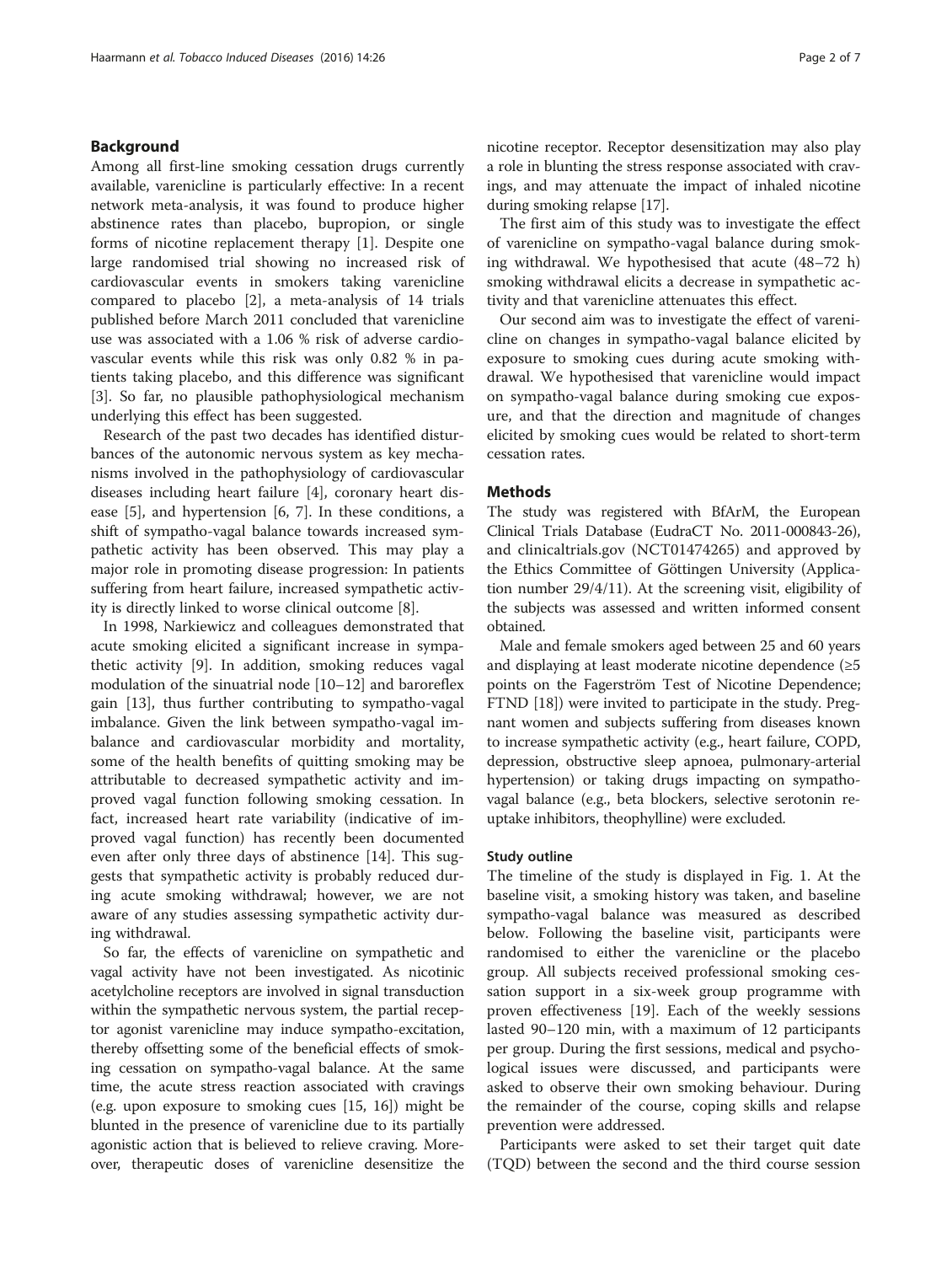<span id="page-2-0"></span>

and instructed to start using their study medication eight days before their TQD. Study medication was uptitrated as previously described for varenicline [[20](#page-5-0)]. A second evaluation of sympatho-vagal balance was scheduled for day 2 of the quit attempt (follow up I) as withdrawal symptoms tend to peak around 2–3 days after the quit date [[21\]](#page-5-0). Short-term continuous abstinence was assessed during a third visit six weeks after the TQD (follow up II). Abstinence at both follow up points was biochemically validated (exhaled carbon monoxide (CO) concentration of  $< 6$  ppm). Subjects failing to provide a CO reading were assumed to be smoking.

#### Experimental protocol

The same experimental protocol was used for both assessments of sympatho-vagal balance (baseline & follow up I). Smokers had to abstain from cigarette smoking 1 h before baseline. Subjects were in a supine position. First, continuous recordings of heart rate and blood pressure (non-invasive beat-to-beat analysis using the Portapres device; FMS®, Amsterdam, Netherlands) were established.

After mapping the course of the peroneal nerve around the head of the fibula by transcutaneous electrical stimulation (Stimuplex HNS 11, B Braun, Melsungen, Germany), a tungsten microelectrode (shaft diameter 200 μm and tip of 1–5 μm, FHC, Bowdoin, ME, USA) was inserted into the nerve. Nerve signals were amplified  $(\sim 100,000$  times), filtered (band width of 700–2000 Hz), and processed by a resistance-capacitance integrating network with a time constant of 0.1 s, providing a mean voltage display of muscle sympathetic nerve activity (MSNA) (Nerve Traffic Analysis System, model 662C-3, University of Iowa, Iowa City, USA). The procedure and the criteria for obtaining a satisfactory recording of MSNA have been described previously [\[22\]](#page-5-0).

At baseline, MSNA, blood pressure and heart rate were continuously recorded for 20 min at rest. At follow up I, recordings under resting conditions were repeated, and following that, participants were exposed to a smoking

cue: They were allowed to touch a pack of their favourite cigarette brand and their lighter for two minutes.

#### Data analysis

Two minutes of raw data were collected for each of the two conditions (rest and smoking cue exposure). MSNA was assessed by quantifying grouped single fibre activity. These 'bursts' of sympathetic activity were identified by inspection of the mean voltage neurogram, and the number of bursts observed during the two-minute period were reported as burst frequency (bursts/min) or as burst incidence (bursts/100 heart beats). Baroreflex sensitivity (BRS), reflecting vagal activity, was calculated using the sequence method [[23\]](#page-5-0). Briefly, recordings of continuous systolic blood pressure measurements were analyzed for sequences of  $\geq 4$  consecutive beats with progressive increase or decrease in blood pressure and a linearly related change in the pulse interval (correlation coefficient  $r \ge 0.85$ ). BRS (ms/mmHg) was identified as the slope of the regression line between pulse interval and blood pressure change within each sequence.

Statistical analyses were performed with SPSS Statistics 21 (IBM Corporation, New York, USA). The primary endpoint was the between-group difference in changes in MSNA burst incidence (bursts/100 heart beats) between baseline and follow up I. These were assessed by a repeated measures ANOVA. Within-group changes were assessed by paired T tests. Between-group differences at baseline were analysed by unpaired T tests. Abstinence rates in the placebo and the varenicline group were compared using Fisher's exact test. Data are presented as mean ± SEM (continuous variables), as appropriate. Significance levels were set to 0.05.

Based on the results obtained in a previous study [\[24](#page-5-0)], complete MSNA data from 12 participants were needed in order to detect a change by 7 bursts/100 heart beats on an alpha level of 5 with 80 % power. In order to account for drop-outs due to limited MSNA signal quality (30 % of cases), a total of 17 subjects had to be enrolled in each group.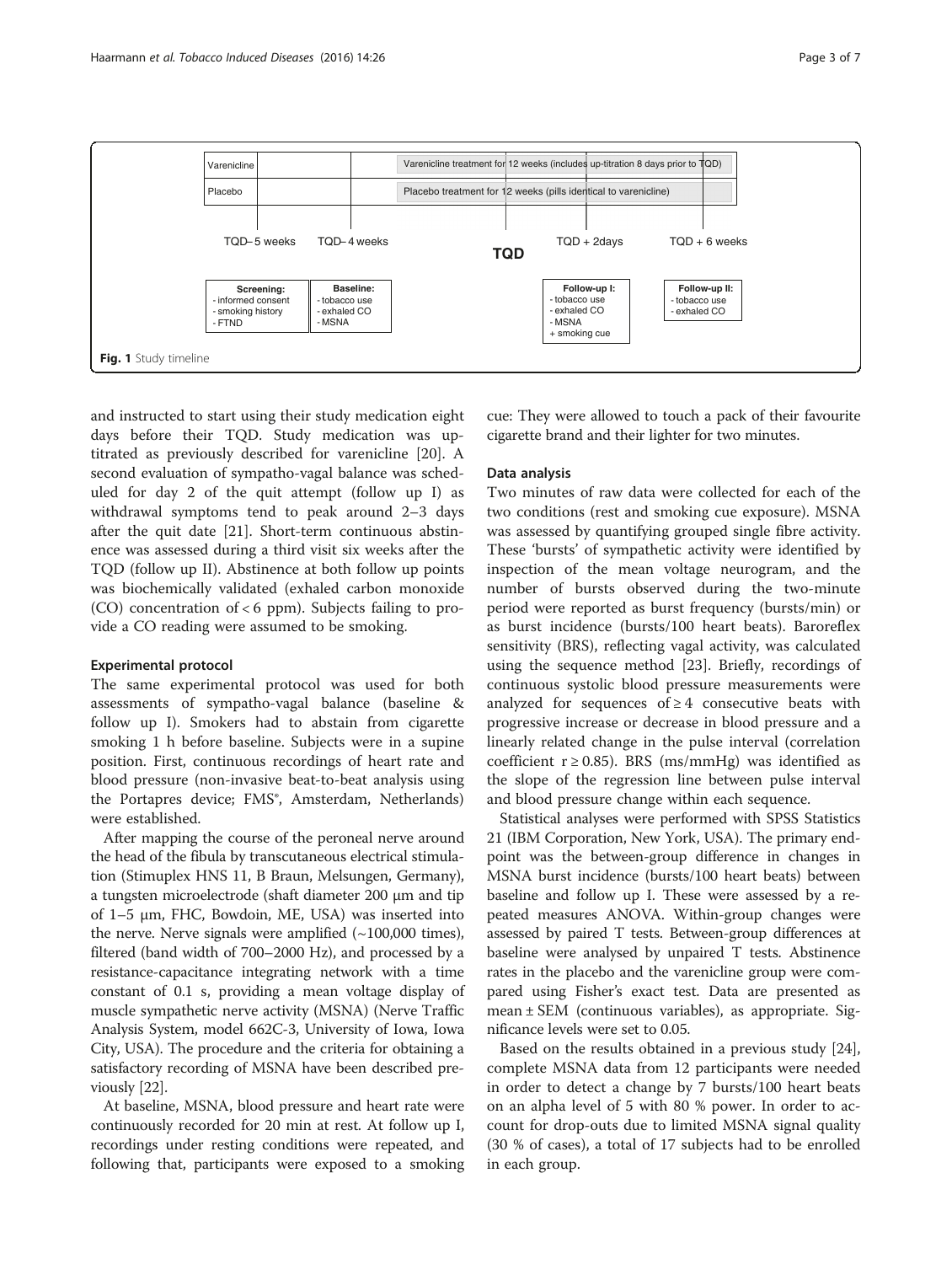#### <span id="page-3-0"></span>Results

A total of 36 Caucasian smokers were enrolled in the study, but 12 were excluded due to early relapse (eight in the placebo and four in the varenicline group). Another seven subjects were excluded from the analysis due to the fact that an MSNA signal could not be obtained on both baseline and follow up I to assess the primary endpoint (two in the placebo and five in the varenicline group). Subjects that failed to provide a CO reading (three at follow up I; two at follow up II) were assumed to be smoking.

Table 1 presents baseline characteristics of those 17 subjects that were included in the analysis. These subjects had stopped smoking on their target quit date and remained continuously abstinent until follow up I. With an average FTND score of  $6.8 \pm 0.4$  points in the overall group, participants were moderately dependent. There were no significant differences between the groups with regard to baseline characteristics (Table 1).

Changes in parameters between baseline and follow up I are displayed in Table 2. Regarding the primary endpoint of our study, changes in MSNA burst incidence (bursts/100 heart beats) did not differ between groups. During smoking withdrawal, MSNA as expressed in burst frequency (bursts/min), as well as heart rate and systolic blood pressure, significantly decreased in the placebo group only, as assessed by paired T tests. In the varenicline group there were no significant changes

| Table 1 Subject characteristics at baseline |  |
|---------------------------------------------|--|
|---------------------------------------------|--|

|                                                  | Placebo         | Varenicline     | p (independent |
|--------------------------------------------------|-----------------|-----------------|----------------|
|                                                  | $n = 9$         | $n = 8$         | T test)        |
| Female gender                                    | 56 % (5)        | 50 % (4)        | 0.488          |
| Age [years]                                      | $42.4 \pm 3.6$  | $44.5 \pm 3.8$  | 0.699          |
| Height [cm]                                      | $174.0 + 2.1$   | $176.1 + 4.1$   | 0.641          |
| Weight [kg]                                      | $82.8 \pm 4.8$  | $83.1 \pm 4.8$  | 0.960          |
| Body Mass Index [kg/m <sup>2</sup> ]             | $27.3 \pm 1.4$  | $26.8 \pm 0.9$  | 0.775          |
| Number of cigarettes<br>smoked per day           | $22.3 \pm 2.4$  | $26.9 \pm 1.7$  | 0.151          |
| Age at onset of smoking                          | $15.4 \pm 0.5$  | $14.6 + 0.4$    | 0.220          |
| Pack Years                                       | $74.1 + 3.4$    | $37.9 \pm 6.3$  | 0.066          |
| number of previous<br>quit attempts              | $3.6 \pm 1.5$   | $3.1 \pm 1.2$   | 0.840          |
| FTND score                                       | $6.3 \pm 0.5$   | $7.4 \pm 0.5$   | 0.162          |
| MSNA burst frequency<br>[bursts/min]             | $37.8 \pm 5.3$  | $37.4 + 2.8$    | 0.950          |
| MSNA burst incidence<br>[bursts/100 heart beats] | $58.1 + 7.1$    | $56.9 \pm 4.6$  | 0.890          |
| Heart rate [1/min]                               | $63.8 \pm 2.4$  | $66.4 \pm 3.3$  | 0.529          |
| BRS [ms/mmHq]                                    | $15.8 \pm 6.9$  | $9.4 \pm 2.5$   | 0.454          |
| SBP [mmHq]                                       | $136.4 \pm 4.1$ | $130.8 \pm 4.3$ | 0.354          |
| DBP [mmHq]                                       | $80.6 \pm 2.6$  | $83.3 \pm 2.7$  | 0.481          |

| Table 2 Changes $(\Delta)$ of parameters at rest between baseline |  |
|-------------------------------------------------------------------|--|
| and acute smoking withdrawal (follow up I)                        |  |

| Parameters                                       | $\Delta$ (follow up I - baseline) |                | $p$ value for                                  |
|--------------------------------------------------|-----------------------------------|----------------|------------------------------------------------|
|                                                  | Placebo                           | Varenicline    | interaction<br>(repeated<br>measures<br>ANOVA) |
| MSNA burst frequency<br>[bursts/min]             | $-6.3 \pm 2.4*$                   | $-2.7 + 2.4$   | 0.308                                          |
| MSNA burst incidence<br>[bursts/100 heart beats] | $-3.0 + 3.3$                      | $-3.9 + 5.0$   | 0.886                                          |
| Heart rate [1/min]                               | $-6.9 + 2.6*$                     | $-0.5 + 2.1$   | 0.078                                          |
| BRS [ms/mmHq]                                    | $+6.6 + 3.4$                      | $-2.3 + 2.9$   | 0.086                                          |
| SBP [mmHq]                                       | $-8.4 + 3.4*$                     | $-3.4 \pm 2.5$ | 0.277                                          |
| DBP [mmHq]                                       | $-3.4 \pm 2.3$                    | $+0.4 + 3.3$   | 0.333                                          |

 $*p$  < 0.05 for within-group changes assessed in a paired T test

during smoking withdrawal. As groups were compared, no significant group differences in changes were found. The significant decrease in MSNA burst frequency, heart rate and systolic blood pressure, which was observed in the placebo group, was accompanied by a tendential increase in BRS.

Changes in parameters between resting conditions at follow up I and exposure to smoking cues at follow up I are displayed in Table 3. There were no significant changes in MSNA, BRS, or blood pressure within groups and changes did not differ between groups for these parameters. Heart rate significantly increased during smoking cues in the placebo group. In contrast, heart rate significantly decreased in the varenicline group. The difference of these changes between groups was significant.

Two out of nine subjects in the placebo and seven out of eight subjects in the varenicline group remained continuously abstinent over a period of six weeks after the quit date (22 vs. 88 %;  $p = 0.015$ ). Table [4](#page-4-0) displays the association between changes in parameters during

|                                                     |  | <b>Table 3</b> Changes $(\Delta)$ of parameters during acute withdrawal |
|-----------------------------------------------------|--|-------------------------------------------------------------------------|
| (follow up I) between rest and smoking cue exposure |  |                                                                         |

| Parameters                                       | $\Delta$ (smoking cues – rest) | p value for    |                                                |
|--------------------------------------------------|--------------------------------|----------------|------------------------------------------------|
|                                                  | Placebo                        | Varenicline    | interaction<br>(repeated<br>measures<br>ANOVA) |
| MSNA burst frequency<br>[bursts/min]             | $-0.7 \pm 1.4$                 | $+0.3 \pm 2.4$ | 0.747                                          |
| MSNA burst incidence<br>[bursts/100 heart beats] | $-3.5 + 2.5$                   | $+1.6 + 3.6$   | 0.262                                          |
| Heart rate [1/min]                               | $+2.7 + 1.0*$                  | $-1.8 + 0.5*$  | 0.002                                          |
| BRS [ms/mmHq]                                    | $-3.7 \pm 2.0$                 | $+11.4 + 7.5$  | 0.061                                          |
| SBP [mmHq]                                       | $+2.3 + 2.6$                   | $+4.0 + 2.4$   | 0.639                                          |
| DBP [mmHq]                                       | $+2.5 \pm 1.7$                 | $-1.5 + 2.9$   | 0.228                                          |

 $p$  < 0.05 for within-group changes assessed in a paired T test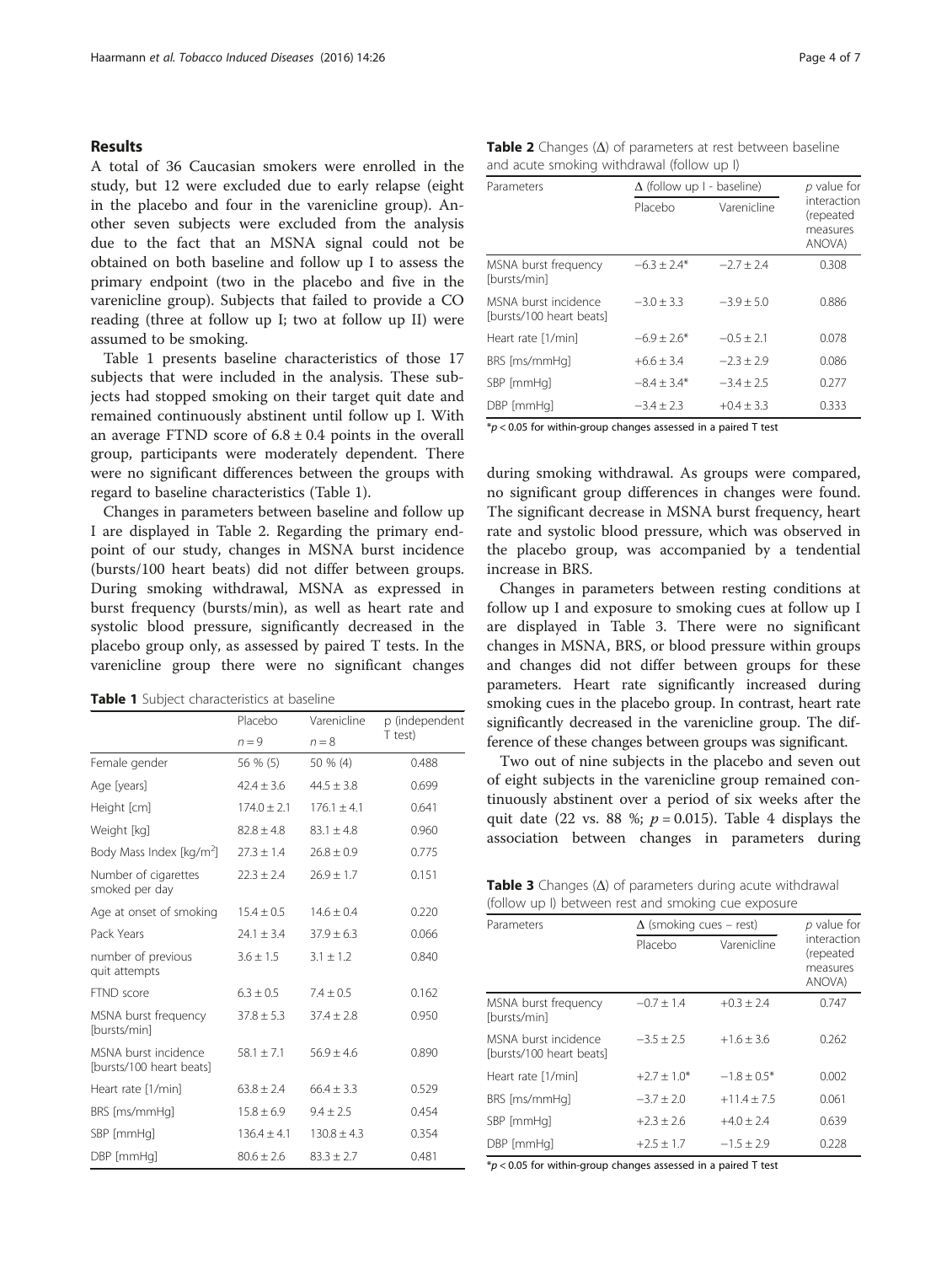<span id="page-4-0"></span>**Table 4** Association between changes  $(\Delta)$  in parameters following exposure to smoking cues during withdrawal (follow up I) and continuous abstinence at follow up II (six weeks after the target quit date)

| Parameters                                       | $\Delta$ (smoking cues – rest)   | $p$ value for        |                                                |
|--------------------------------------------------|----------------------------------|----------------------|------------------------------------------------|
|                                                  | Continuous abstinence<br>$(n=9)$ | Relapse<br>$(n = 8)$ | interaction<br>(repeated<br>measures<br>ANOVA) |
| MSNA burst frequency<br>[bursts/min]             | $+0.5 \pm 2.1$                   | $-1.1 + 1.6$         | 0.554                                          |
| MSNA burst incidence<br>[bursts/100 heart beats] | $+1.4 + 3.2$                     | $-4.0 + 2.8$         | 0.237                                          |
| Heart rate [1/min]                               | $-1.1 \pm 0.7$                   | $+2.5 + 1.2$         | 0.018                                          |
| BRS [ms/mmHq]                                    | $+9.3 + 6.6$                     | $-3.8 + 2.3$         | 0.107                                          |
| SBP [mmHq]                                       | $+4.5 + 2.2$                     | $+1.0 + 2.9$         | 0.342                                          |
| DBP [mmHq]                                       | $+0.4 + 2.5$                     | $+1.3 \pm 2.0$       | 0.779                                          |

exposure to smoking cues and smoking abstinence or relapse. The overall group was divided into two subgroups of subjects that were continuously abstinent and those who relapsed. No significant between-group differences in pre-post changes were observed for MSNA, BRS, or blood pressure. In subjects who remained abstinent, heart rate decreased during cue exposure, while it increased in subjects who went on to relapse. While both within-group changes were non-significant, a repeatedmeasures ANOVA revealed a significant interaction between group and cue exposure.

### **Discussion**

We conducted a randomised trial comparing the effects of varenicline and placebo on sympatho-vagal balance and cue reactivity during acute smoking withdrawal. Regarding the primary endpoint of our study, we did not find a significant effect of varenicline versus placebo on changes in sympathetic activity as expressed in MSNA burst incidence between baseline and acute smoking withdrawal.

To our knowledge, this is the first study to measure MSNA during acute smoking withdrawal. We found a significant decrease in heart rate accompanied by a decrease in MSNA burst frequency during withdrawal in subjects treated with placebo only (Table [2\)](#page-3-0). These findings are in line with earlier findings of decreased sympathetic activity [[25](#page-5-0)] and increased vagal activity [\[14](#page-5-0), [26](#page-5-0)] following smoking cessation. Likewise, our data corroborate previous reports of a significant decrease in heart rate and systolic blood pressure during withdrawal [\[27](#page-5-0)]. Numerous studies have reported a decrease in resting heart rate during acute withdrawal [[28](#page-6-0)], and one common explanation for this finding is that nicotine stimulates norepinephrine release [[29\]](#page-6-0) and might even have direct effects on cardiac tissue [\[30\]](#page-6-0). Given that significant changes in heart rate, systolic blood pressure and burst frequency were only found in the placebo group, we assume that varenicline might have blunted the mechanisms underlying these effects due to its partially agonistic action at nicotine receptors.

Regarding the second aim of our study, we assessed the effect of varenicline on smoking cue reactivity during withdrawal (Table [3\)](#page-3-0). We detected a significant effect of varenicline on the heart rate response towards smoking cues. While heart rate increased in the placebo group, it decreased in the varenicline group. There was a tendential difference ( $p = 0.061$ ) between groups regarding the change in BRS, which leaves open the question, if these changes in heart rate were regulated by changes in BRS.

With regards to continuous smoking abstinence over the course of six weeks after the quit date, we found a significant difference in the heart rate response towards smoking cues between subjects that remained abstinent and those who went on to relapse (Table 4). A larger increase in heart rate following cue exposure was noted in subjects who relapsed. As discussed above, varenicline might have blunted the increase in heart rate or even reduced the heart rate in response to smoking cues. This might be a result of partial nicotine receptor agonism and/or receptor desensitisation elicited by varenicline. Relieving craving and blunting the stress response towards smoking cues might be one of the reasons why varenicline is an effective smoking cessation agent. Our study supports this assumption on a pathophysiological level.

The association between cue-induced changes in heart rate and subsequent quitting success has not been studied in great detail, and the available studies took different experimental approaches than the one used in the present trial [\[31](#page-6-0), [32](#page-6-0)]. If our findings are replicated in adequately powered trials, assessment of cue-induced heart rate changes during withdrawal might be introduced as a simple tool to predict the likelihood of relapse. Given that heart rate can be modulated by simple interventions such as slow breathing [\[24](#page-5-0)], this approach might then even pave the way for new interventions fostering abstinence on the subconscious level [\[33](#page-6-0)].

#### Strengths and limitations

The results presented here were derived from a randomised-controlled trial using sophisticated experimental methods. In addition to being highly reproducible, MSNA measurements provide a clearer and more consistent reflection of acute and chronic changes in sympathetic activity than other measures of sympathetic activity [[34](#page-6-0)–[37](#page-6-0)]. Smoking status was biochemically validated, and we took a conservative approach by treating all subjects with missing data on their smoking status as smokers [[38\]](#page-6-0). Interpretation of our findings is limited by the fact that subgroup analyses involved small samples.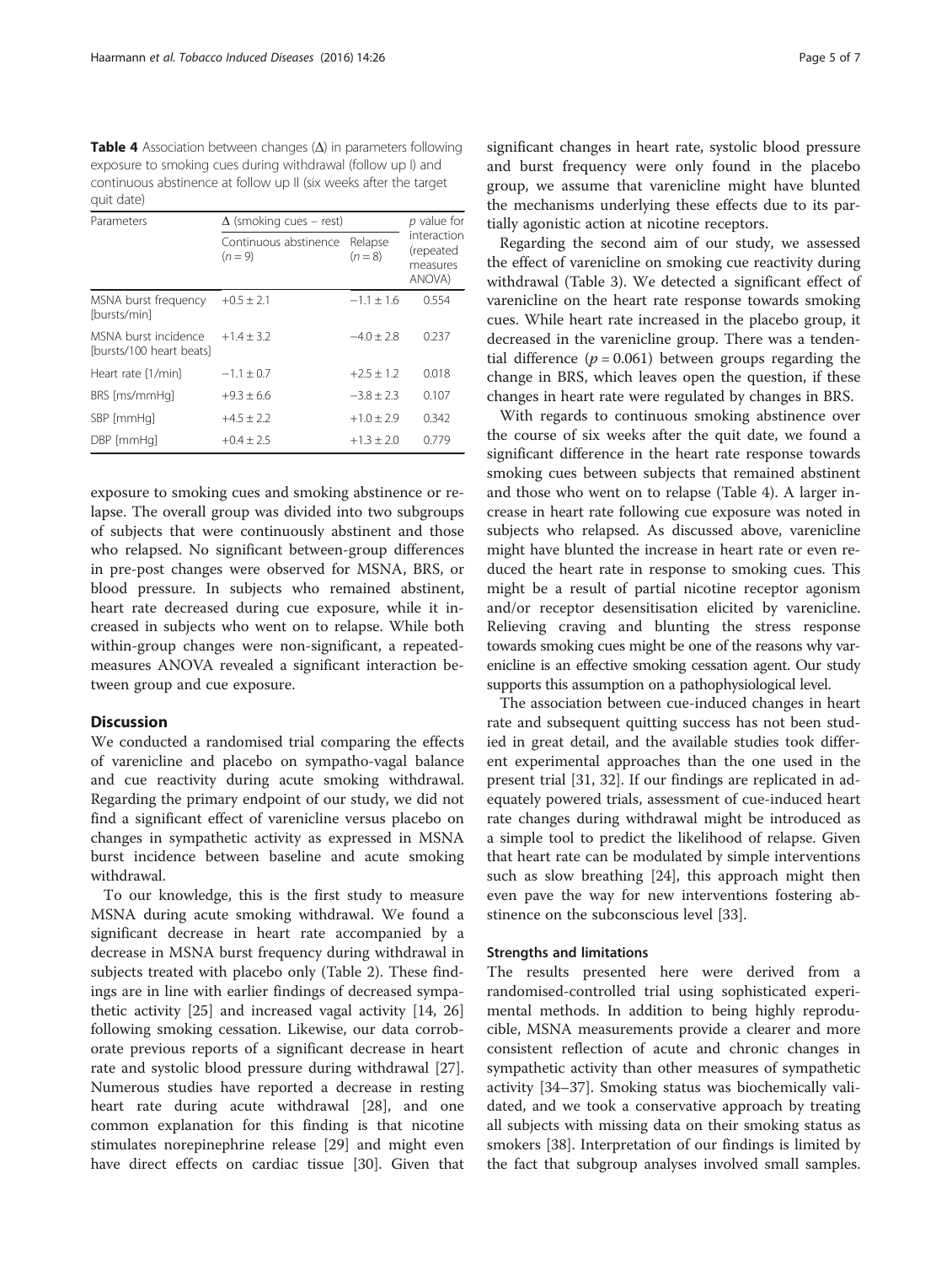<span id="page-5-0"></span>We failed to detect a significant effect on the primary endpoint of the study, and as the power calculation was based on a sample size of 12 in both groups, the study was slightly underpowered. Finally, we did not assess reactivity to neutral cues that are unrelated to smoking. As recent research suggests that cue-induced changes in some measures of vagal tone only occur following smoking cues (as opposed to neutral cues) [\[39\]](#page-6-0), future studies assessing sympatho-vagal tone during withdrawal should also include neutral cues.

#### **Conclusions**

This study does not suggest any adverse effects of varenicline on sympatho-vagal balance, which is in line with recent reviews that affirmed cardiovascular safety of varenicline [\[40](#page-6-0)–[43\]](#page-6-0). Varenicline probably blunts the heart rate response to smoking cues, which may be linked to improved cessation outcome.

#### Acknowledgements

This investigator-initiated study was funded by Pfizer®. The sponsor had no influence on study design, methodology, data acquisition and analysis, or interpretation of the results.

#### Authors' contributions

HH was subinvestigator, contributed to study conception, performed data collection, contributed to data analysis and manuscript writing. AG contributed to study organisation and data analysis. PH contributed to data analysis. SB contributed to data analysis. XN contributed to data analysis. GH contributed to data interpretation. SA contributed to data interpretation. TR was principal investigator, is guarantor for the manuscript, developed the study conception, obtained funding, contributed to data analysis and interpretation, and drafted the manuscript. All authors read and approved the final draft before submission. HH and AG contributed equally to this paper.

#### Competing interests

TR and SA have received honoraria from Pfizer® for consultancy and speaker activities. HH has received a travel grant from Pfizer®. All other authors have no competing interest to declare.

#### Author details

<sup>1</sup>Department of Cardiology and Pneumology, University Medical Centre Göttingen, D-37099 Göttingen, Germany. <sup>2</sup>Department of Anaesthesiology, University Medical Centre Göttingen, Göttingen, Germany. <sup>3</sup>Mannheim Biomedical Engineering Laboratories, Medical Faculty at Heidelberg University, Mannheim, Germany. <sup>4</sup>Lung Clinic Immenhausen, Immenhausen, Germany. <sup>5</sup>Health Behaviour Research Centre, University College London, London, UK.

#### Received: 19 October 2015 Accepted: 1 August 2016 Published online: 08 August 2016

#### References

- 1. Cahill K, Stevens S, Perera R, Lancaster T. Pharmacological interventions for smoking cessation: an overview and network meta-analysis. Cochrane Database Syst Rev. 2013;5, CD009329.
- 2. Rigotti NA, Pipe AL, Benowitz NL, Arteaga C, Garza D, Tonstad S. Efficacy and safety of varenicline for smoking cessation in patients with cardiovascular disease: a randomized trial. Circulation. 2010;121:221–9.
- 3. Singh S, Loke YK, Spangler JG, Furberg CD. Risk of serious adverse cardiovascular events associated with varenicline: a systematic review and meta-analysis. CMAJ. 2011;183:1359–66.
- 4. Triposkiadis F, Karayannis G, Giamouzis G, Skoularigis J, Louridas G, Butler J. The sympathetic nervous system in heart failure physiology, pathophysiology, and clinical implications. J Am Coll Cardiol. 2009;54:1747–62.
- 5. Graham LN, Smith PA, Stoker JB, Mackintosh AF, Mary DA. Sympathetic neural hyperactivity and its normalization following unstable angina and acute myocardial infarction. Clin Sci. 2004;106:605–11.
- 6. Grassi G. Assessment of sympathetic cardiovascular drive in human hypertension: achievements and perspectives. Hypertension. 2009;54:690–7.
- 7. Hering D, Kucharska W, Kara T, Somers VK, Narkiewicz K. Smoking is associated with chronic sympathetic activation in hypertension. Blood Press. 2010;19:152–5.
- 8. Grassi G, Seravalle G, Quarti-Trevano F, Dell'oro R. Sympathetic activation in congestive heart failure: evidence, consequences and therapeutic implications. Curr Vasc Pharmacol. 2009;7:137–45.
- 9. Narkiewicz K, van de Borne PJ, Hausberg M, Cooley RL, Winniford MD, Davison DE, Somers VK. Cigarette smoking increases sympathetic outflow in humans. Circulation. 1998;98:528–34.
- 10. Dinas PC, Koutedakis Y, Flouris AD. Effects of active and passive tobacco cigarette smoking on heart rate variability. Int J Cardiol. 2013;163:109–15.
- 11. Barutcu I, Esen AM, Kaya D, Turkmen M, Karakaya O, Melek M, Esen OB, Basaran Y. Cigarette smoking and heart rate variability: dynamic influence of parasympathetic and sympathetic maneuvers. Ann Noninvasive Electrocardiol. 2005;10:324–9.
- 12. Ramakrishnan S, Bhatt K, Dubey AK, Roy A, Singh S, Naik N, Seth S, Bhargava B. Acute electrocardiographic changes during smoking: an observational study. BMJ Open. 2013;3.
- 13. Arosio E, De Marchi S, Rigoni A, Prior M, Lechi A. Effects of smoking on cardiopulmonary baroreceptor activation and peripheral vascular resistance. Eur J Clin Invest. 2006;36:320–5.
- 14. Munjal S, Koval T, Muhammad R, Jin Y, Demmel V, Roethig HJ, Mendes P, Unverdorben M. Heart rate variability increases with reductions in cigarette smoke exposure after 3 days. J Cardiovasc Pharmacol Ther. 2009;14:192–8.
- 15. Dols M, van den Hout M, Kindt M, Willems B. The urge to smoke depends on the expectation of smoking. Addiction. 2002;97:87–93.
- 16. Sayette MA, Wertz JM, Martin CS, Cohn JF, Perrott MA, Hobel J. Effects of smoking opportunity on cue-elicited urge: a facial coding analysis. Exp Clin Psychopharmacol. 2003;11:218–27.
- 17. Rollema H, Shrikhande A, Ward KM, Tingley 3rd FD, Coe JW, O'Neill BT, Tseng E, Wang EQ, Mather RJ, Hurst RS, Williams KE, de Vries M, Cremers T, Bertrand S, Bertrand D. Pre-clinical properties of the alpha4beta2 nicotinic acetylcholine receptor partial agonists varenicline, cytisine and dianicline translate to clinical efficacy for nicotine dependence. Br J Pharmacol. 2010;160:334–45.
- 18. Heatherton TF, Kozlowski LT, Frecker RC, Fagerstrom KO. The fagerstrom test for nicotine dependence: a revision of the fagerstrom tolerance questionnaire. Br J Addict. 1991;86:1119–27.
- 19. Raupach T, Shahab L, Neubert K, Felten D, Hasenfuss G, Andreas S. Implementing a hospital-based smoking cessation programme: evidence for a learning effect. Patient Educ Couns. 2008;70:199–204.
- 20. Gonzales D, Rennard SI, Nides M, Oncken C, Azoulay S, Billing CB, Watsky EJ, Gong J, Williams KE, Reeves KR. Varenicline, an alpha4beta2 nicotinic acetylcholine receptor partial agonist, vs sustained-release bupropion and placebo for smoking cessation: a randomized controlled trial. JAMA. 2006;296:47–55.
- 21. Hughes JR. Effects of abstinence from tobacco: valid symptoms and time course. Nicotine Tob Res. 2007;9:315–27.
- 22. Sundlof G, Wallin BG. The variability of muscle nerve sympathetic activity in resting recumbent man. J Physiol. 1977;272:383–97.
- 23. Parati G, Di Rienzo M, Bertinieri G, Pomidossi G, Casadei R, Groppelli A, Pedotti A, Zanchetti A, Mancia G. Evaluation of the baroreceptor-heart rate reflex by 24-hour intra-arterial blood pressure monitoring in humans. Hypertension. 1988;12:214–22.
- 24. Raupach T, Bahr F, Herrmann P, Luethje L, Heusser K, Hasenfuss G, Bernardi L, Andreas S. Slow breathing reduces sympathoexcitation in COPD. Eur Respir J. 2008;32:387–92.
- 25. Lucini D, Bertocchi F, Malliani A, Pagani M. Autonomic effects of nicotine patch administration in habitual cigarette smokers: a double-blind, placebocontrolled study using spectral analysis of RR interval and systolic arterial pressure variabilities. J Cardiovasc Pharmacol. 1998;31:714–20.
- 26. Harte CB, Meston CM. Effects of smoking cessation on heart rate variability among long-term male smokers. Int J Behav Med. 2014;21:302–9.
- 27. Minami J, Ishimitsu T, Matsuoka H. Effects of smoking cessation on blood pressure and heart rate variability in habitual smokers. Hypertension. 1999;33:586–90.